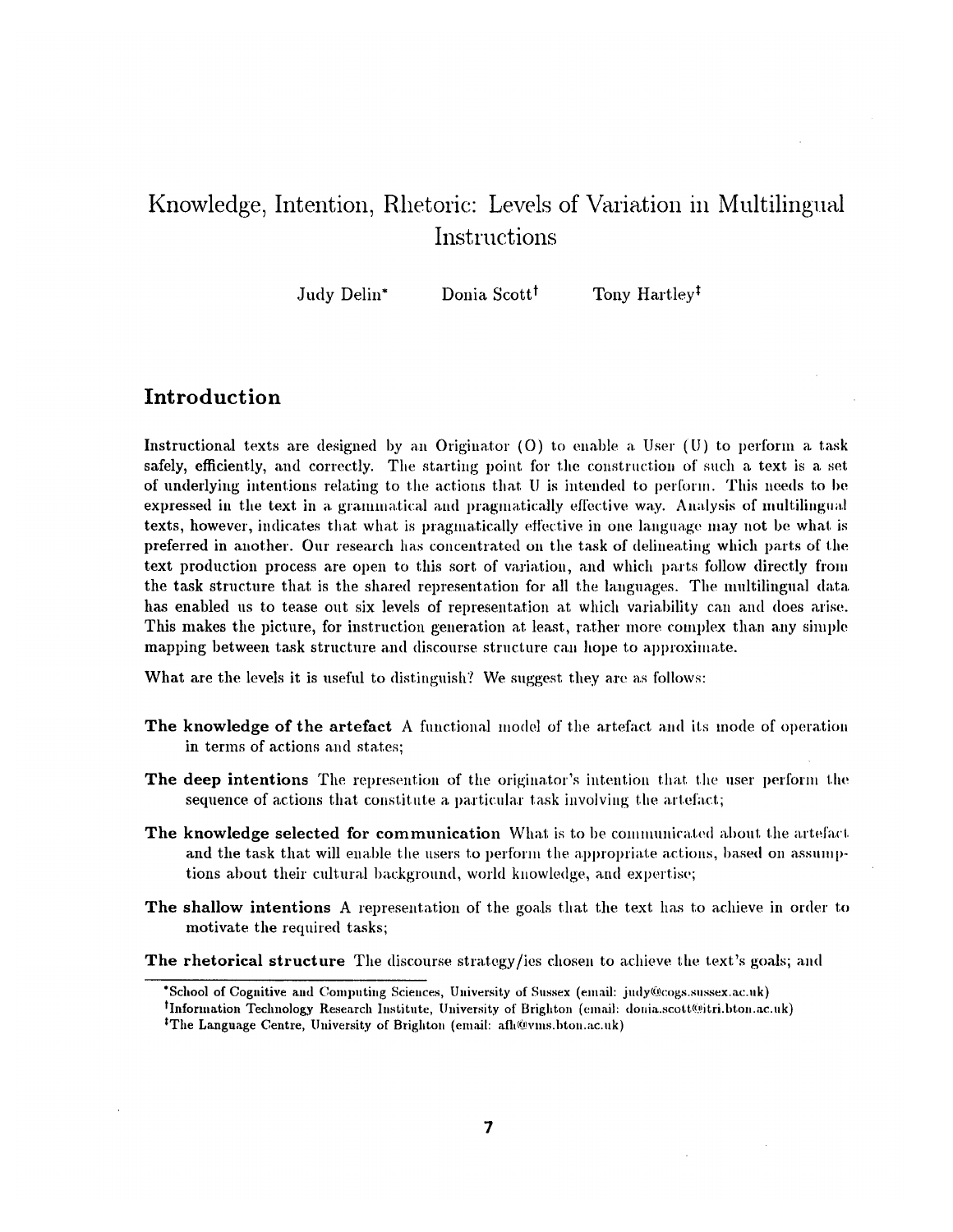The syntactic structure The syntax expressing the chosen rhetorical structure.

We focus here on three of the above levels: deep intentions, shallow intentions and rhetorical structure, and we will present evidence from multilingual instructions that supports this differentiation of levels of description hy highlighting the variability that exists between them. It is clear that, whatever the principles are for relating them, the mapping from one level to another is not a simple one-to-one correspondence. But why suggest two levels of intentions, and what are they like?

# **Two Levels of Intentions**

Every set of instructions is the realisation of a programme of actions that the user is required to perform: the deep intentions of the originator. In multilingual document generation, this programme is necessarily independent of the language $(s)$  in which the instructions are expressed. Intentions at this level do not specify linguistic acts to be performed; rather, they are intentions for the user to perform concrete actions. Intentions at this level might therefore be represented as hierarchically- organised sequences of statements like *intends(O, do(U, action<sub>i</sub>))*.

This level of action requirements often does not map directly onto the final text, and may not even he expressed explicitly in it. It does not correspond to a text plan; rather, it is the action plan which motivates the text and as such is but one of several available resources for the text planner. For example, instructions which include all the actions required to achieve a goal, even those which the user reasonably could be expected to infer, are not usually desirable (see di Eugenio [1992]).

This level of intentions relates almost directly to that presented by Grosz and Sidner [1986:201] in their discussion of what they term the *action case*. The main difference between our deep intentions and those that form Grosz and Sidner's *discourse purposes* (DPs) and *discourse segment purposes* (DSPs) is that we have so far found it sufficient for our purposes to include at this level only the originator's intentions with respect to user actions, and not user beliefs.

In producing instructions the originator also has other intentions, which relate to the way(s) in which he/she will convey the action requirements to the user. This leads us to propose a second level of intentionality, that of shallow intentions, where the particular functions to be fulfilled by the discourse are specified.

Consider the following simple scenario where the intention of the originator is for the user of an electronic organiser to turn on the machine by pressing the ON button. The deep intentions would thus be as follows:

 $(1)$  *intends* $(O, do(U, turn on machine))$  $intends(O, do(U, pressON button))$ 

The intention for the user to turn on the machine is at a higher level in the intentional structure than the intention for the user to press the button (This might be captured, using Grosz and Sidner's terms, as a DOMINATES relation holding between the higher and lower intentions).

The originator of the instruction may feel that it is sufficient simply to instruct the user to turn on the machine, or to press the ON button. This would lead to a shallow intention corresponding to: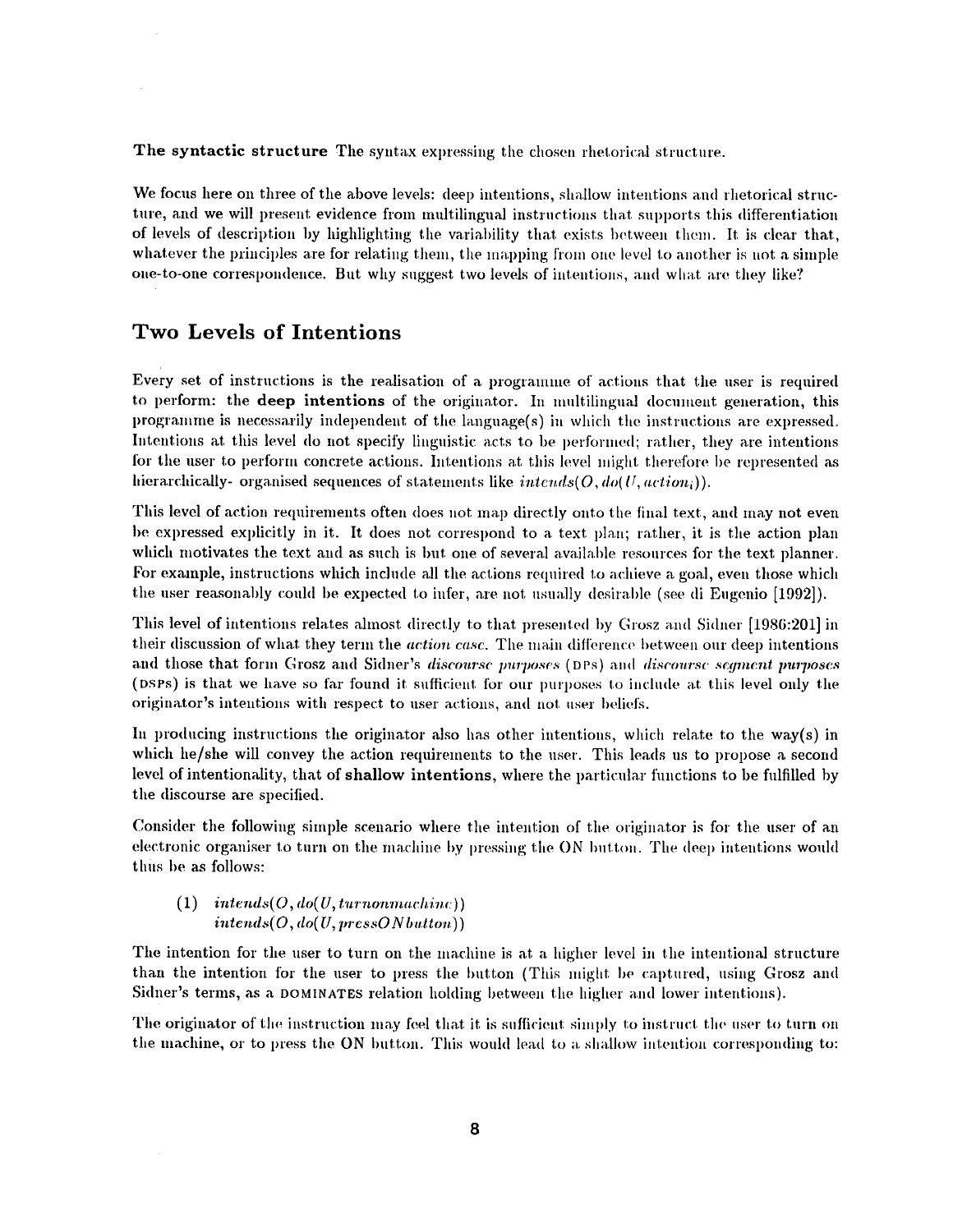$(2)$  *intends* $(O, inform(O, U, do(U, turnon machine)))$ 

in the case of the former, and

#### $(3)$  *intends* $(O, in form(O, U, do(U, pressONbutton)))$

The information that originators choose to convey in instructions, however, is not always this basic: users are not simply told what to do. Good instructions allow the user to develop a fuller understanding of what they are doing through the provision of information such as the relationship between the required actions and their expected effects. Deep intentions may thus lead to other possible shallow intentions such as the following:

- $(4)$  *intends* $(O, inform(O, U, why-to(pressONbutton)))$
- (5)  $intends(O, in form(O, U, how to (turn on machine)))$

The choice of final expression (including the choice of coherence relation) will bear a direct relation to choices at the level of shallow intentions, and not deep intention. In the following multilingual instructions (taken from an instruction manual for a home exercise stepping machine) the deep intention is the same: that the user balance the apparatus by turning the milled wheel. However, the shallow intentions chosen for the different languages are not the same: in the English and German versions, the user is told *how* to balance the apparatus, while the French user is told *why* the milled wheel needs to be turned. These differing shallow intentions directly constrain the choice of coherence relation: an analysis in terms of RST, for example, would lead us to assign ENABLEMENT to the German and English versions, but PURPOSE to the French:

- $(6)$  The apparatus can be balanced on uneven floors by turning the milled wheel.
- (7) Durch Drehen der Rändelmutter kann das Gerät unebenen Bodenverhältnissen angeglichen werden."

"By turning of the milled wheel can the apparatus (to) uneven floor conditions adapted become.

(8) Tourner l'écrou molleté pour adapter l'appareil aux inégalités du plancher. "

<sup>a</sup>Turn the milled wheel to adapt the apparatus to the unevenness of the floor.

Note, too, that there is more than one possible surface formulation of each coherence relation: the expression chosen by the originator in each of the above examples is but one of a range of possibilities\*.

Moore and Pollack [1992] propose the need for two levels of RST relations, one relating to intentions (e.g. EVIDENCE) and the other to information (e.g. CONDITION). Although this suggestion clearly takes us closer to a solution to the lack of delicacy in the characterisation of RST relations, we should be careful to agree on a useful nomenclature that does not itself permit new confusions to arise. We hope that the workshop will provide an opportunity for clarifying these issues.

<sup>&</sup>lt;sup>\*</sup>It is also important to point out the similarity betweenthis level of description and the type of information captured by theEFFECT field of rhetorical relations in RST